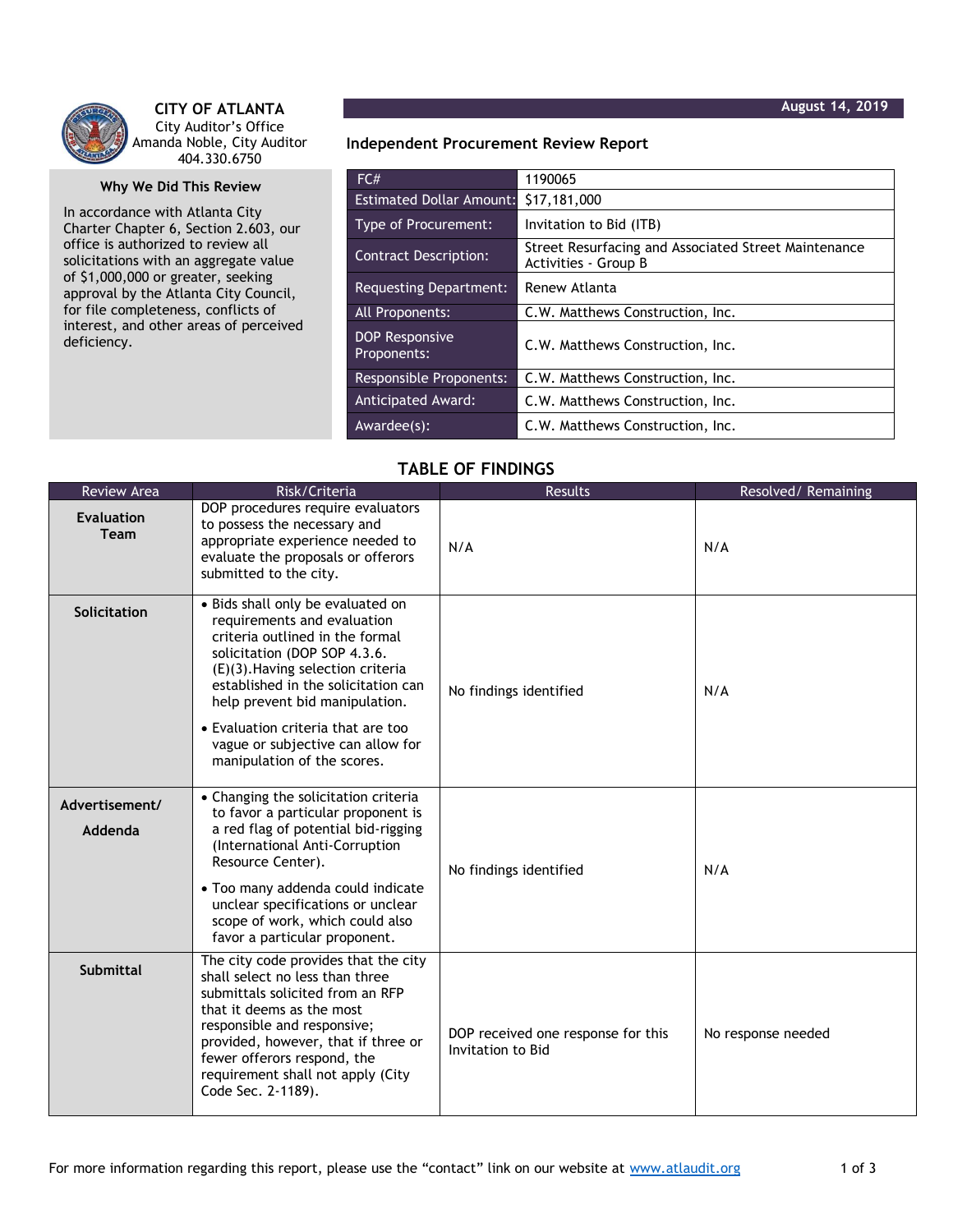| Responsive<br><b>Review</b>    | DOP procedures require<br>$\bullet$<br>findings to be recorded on a<br>responsive checklist which<br>identifies specific submittal<br>requirements for the project<br>and identifies a bidder's<br>compliance with those required<br>documents.<br>Unclear or inconsistent<br>$\bullet$<br>responsiveness determinations<br>could be a red flag of bid<br>manipulation.                                                                                                                                                                                         | No findings identified | N/A |
|--------------------------------|-----------------------------------------------------------------------------------------------------------------------------------------------------------------------------------------------------------------------------------------------------------------------------------------------------------------------------------------------------------------------------------------------------------------------------------------------------------------------------------------------------------------------------------------------------------------|------------------------|-----|
| Conflict of<br><b>Interest</b> | The city's standards of conduct<br>prohibit employees from having<br>financial conflicts of interests.<br>Contracts must be awarded and<br>administered free from improper<br>influence or the appearance of<br>impropriety.                                                                                                                                                                                                                                                                                                                                    | No findings identified | N/A |
| <b>Evaluation</b>              | · DOP procedures require<br>procurement staff to compile the<br>evaluation scores, including those<br>from risk management and<br>contract compliance.<br>• Public procurement practice<br>states that any arithmetical errors<br>should be corrected, and scores<br>should be recorded in<br>grids/matrices (NIGP).<br>• According to the International<br>Anti-Corruption Resource Center,<br>bids that are too close together<br>(less than 1%) or too far apart<br>(more than 20%) could be<br>indicators of collusive bidding.<br>Not applicable for RFPs. | No findings identified | N/A |
| Cancellation                   | • The Government Accountability<br>Office states that the use of<br>standard language such as "in the<br>best interest of the city" without<br>a specific justification for<br>cancellation could be a fraud<br>indicator.<br>• Transparency International states<br>that effective record-keeping of<br>decisions and reasons for<br>cancellation promotes<br>accountability and transparency.                                                                                                                                                                 | No findings identified | N/A |